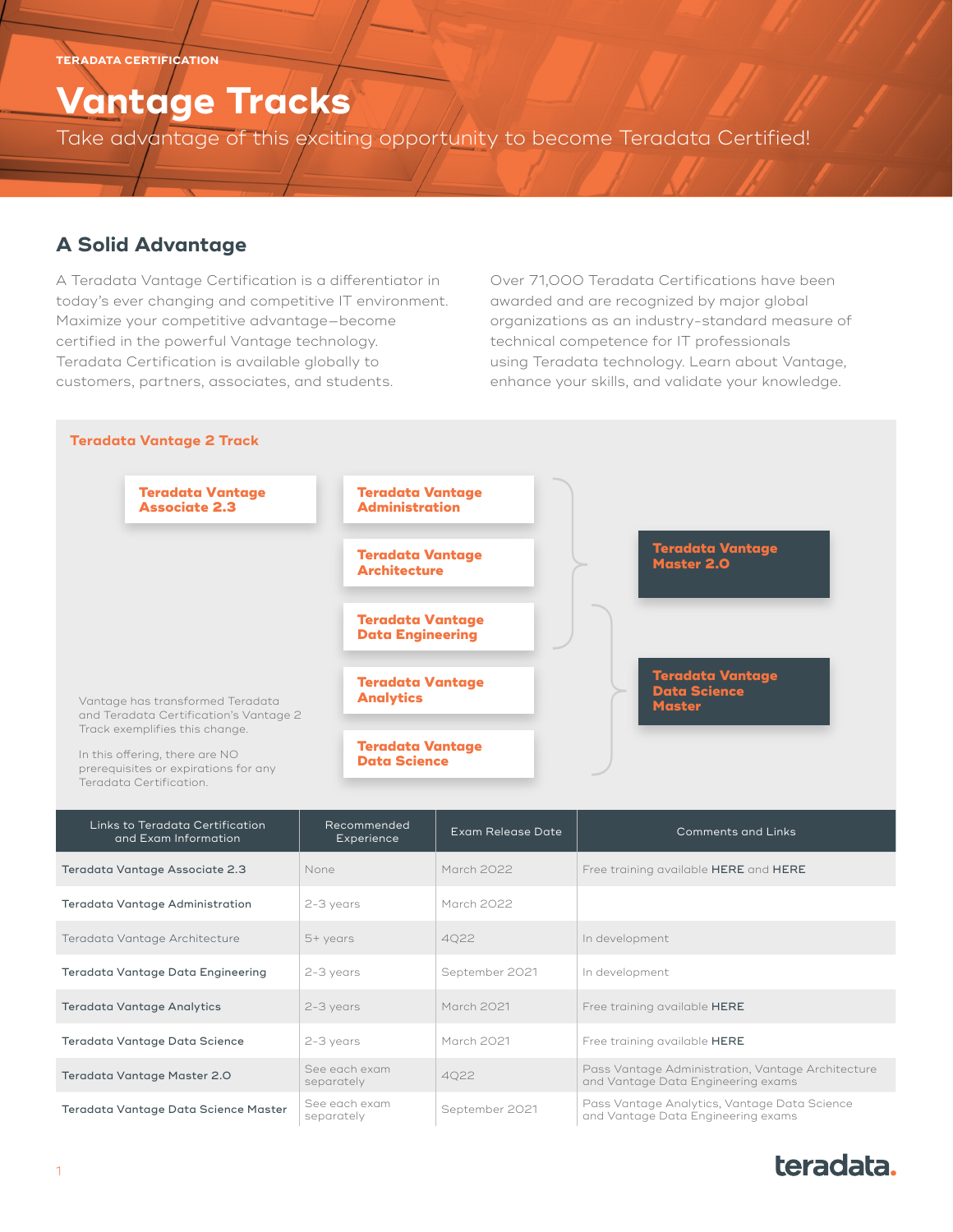#### **Teradata Vantage Track\***



More than 5 years of Teradata ecosystem and database experience, and more than 3 years where system architecture has been part of your job role

Advanced Administrator, Advanced Advanced Administrator, Advanced See each exam separately<br>Developer, and System Architect

## **Key Vantage Track Features**

[Vantage Certified](https://www.teradata.com/University/Certification/Vantage-Certifications/System-Architect-Exam)  [System Architect](https://www.teradata.com/University/Certification/Vantage-Certifications/System-Architect-Exam)

[Vantage Certified](https://www.teradata.com/University/Certification/Vantage-Certifications/Master-Certification) 

[Master](https://www.teradata.com/University/Certification/Vantage-Certifications/Master-Certification)

**•** All exams are available through remote proctoring and at test centers.

(16.20)

Associate, System Architect

**•** Bypass options are available for all Teradata 14 certified individuals for the Vantage track. (See chart below.) Bypass options are not relevant for the Vantage 2 Track.

| If you have the following                                                    | the following Vantage     |
|------------------------------------------------------------------------------|---------------------------|
| Teradata 14 Certification                                                    | Exam(s) are bypassed.     |
| Professional                                                                 | Associate                 |
| <b>Technical Specialist, Solutions</b><br>Developer, or Enterprise Architect | Associate and Developer   |
| Database Administrator                                                       | Associate, Administrator, |
| or Master                                                                    | and Developer             |

- **•** Recommended Teradata web-based training is free and available for the Associate 2.3, Analytics, and Data Science exams.
- **•** Provisional exam results are issued for all exams.
- **•** Digital badges are awarded to all certification earners to use and share on social networking sites to communicate the achievement.

*"[Teradata Certification] is one of the most highly recognized certifications in the data warehousing Industry. It has a positive impact on improving overall performance of a big data warehousing team."*

**-Bank of America**